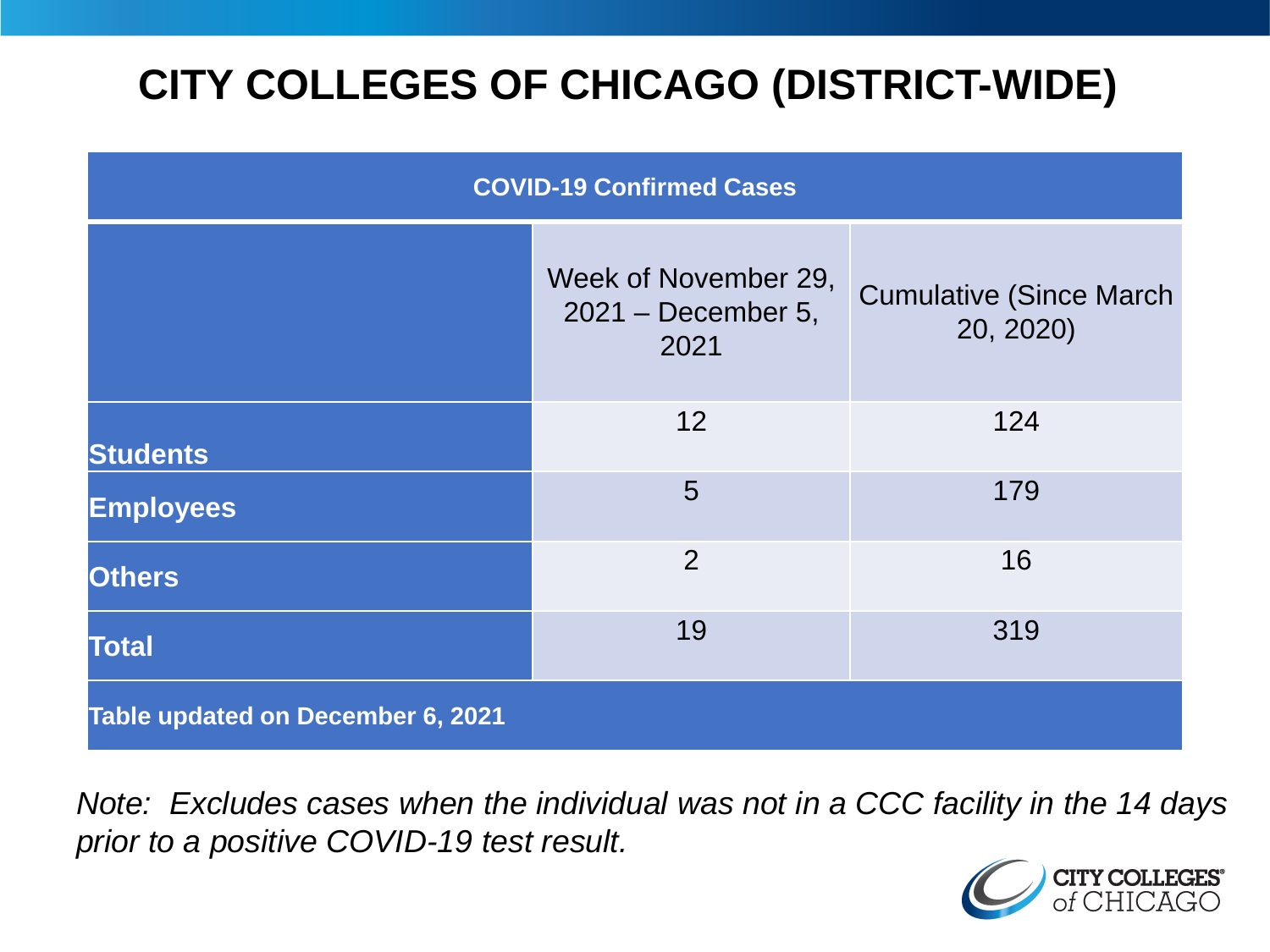## **DALEY COLLEGE**

| <b>COVID-19 Confirmed Cases</b>   |                                                      |                                              |
|-----------------------------------|------------------------------------------------------|----------------------------------------------|
|                                   | Week of November 29,<br>$2021 - December 5,$<br>2021 | <b>Cumulative (Since March)</b><br>20, 2020) |
| <b>Students</b>                   | $\overline{0}$                                       | 9                                            |
| <b>Employees</b>                  | 1                                                    | 21                                           |
| <b>Others</b>                     | 1                                                    | $\overline{2}$                               |
| <b>Total</b>                      | 2                                                    | 32                                           |
| Table updated on December 6, 2021 |                                                      |                                              |

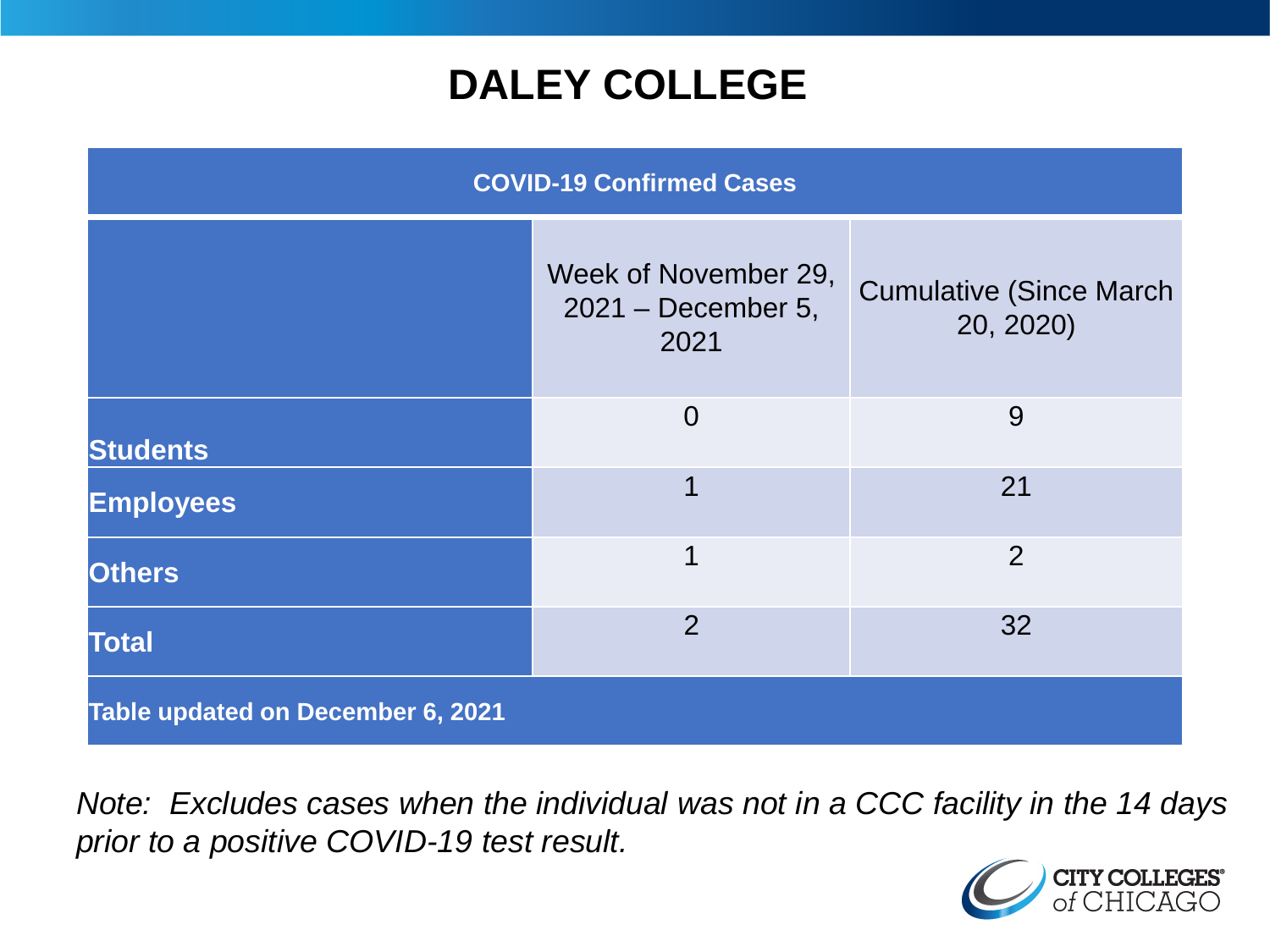## **HAROLD WASHINGTON COLLEGE**

| <b>COVID-19 Confirmed Cases</b>   |                                                    |                                              |
|-----------------------------------|----------------------------------------------------|----------------------------------------------|
|                                   | Week of November 29,<br>2021 - December 5,<br>2021 | <b>Cumulative (Since March)</b><br>20, 2020) |
| <b>Students</b>                   | $\overline{0}$                                     | 20                                           |
| <b>Employees</b>                  | 1                                                  | 18                                           |
| <b>Others</b>                     | $\overline{0}$                                     | $\overline{2}$                               |
| <b>Total</b>                      | 1                                                  | 40                                           |
| Table updated on December 6, 2021 |                                                    |                                              |

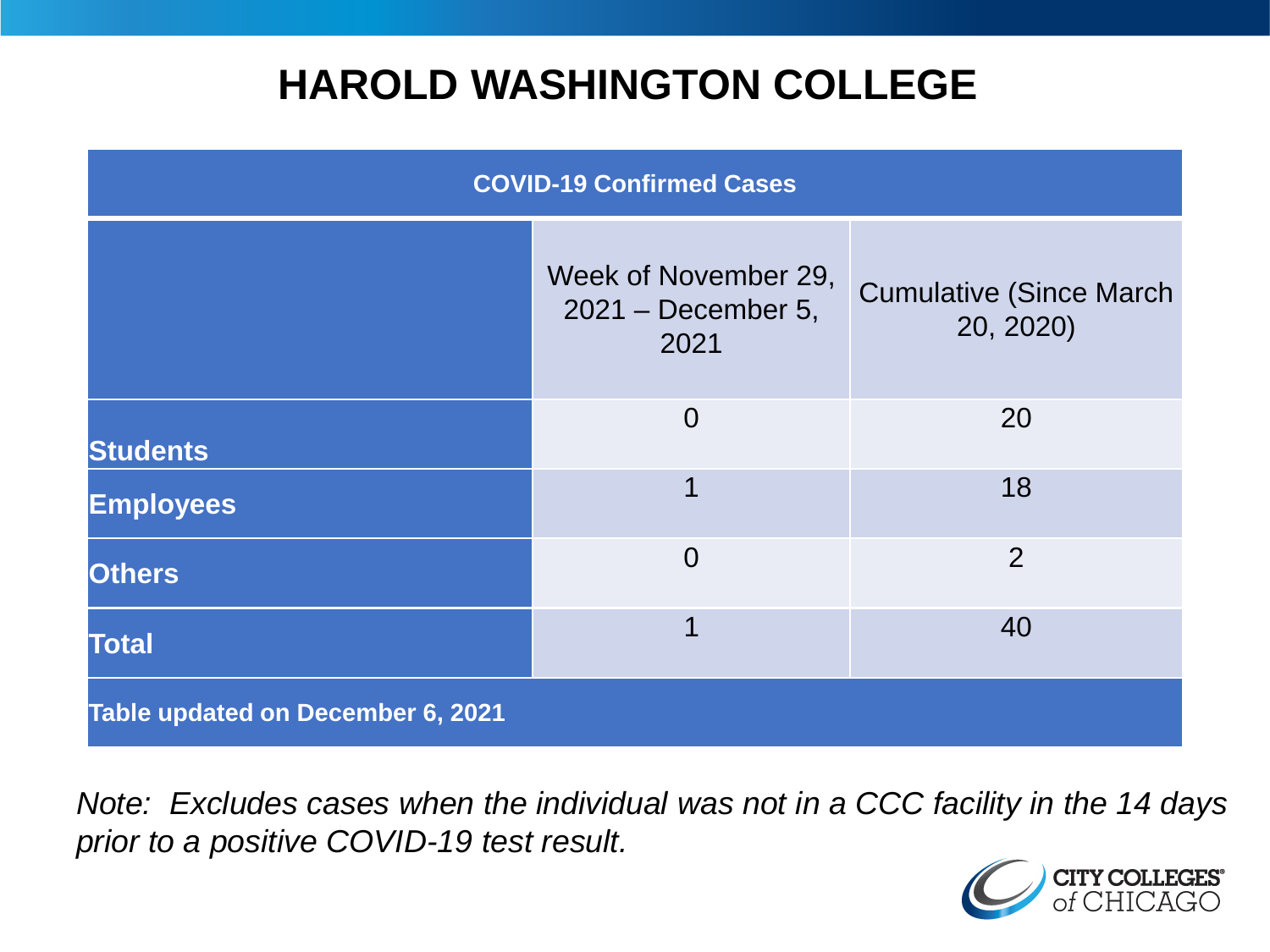## **KENNEDY-KING COLLEGE**

| <b>COVID-19 Confirmed Cases</b>   |                                                      |                                              |
|-----------------------------------|------------------------------------------------------|----------------------------------------------|
|                                   | Week of November 29,<br>$2021 - December 5,$<br>2021 | <b>Cumulative (Since March)</b><br>20, 2020) |
| <b>Students</b>                   | 2                                                    | 12                                           |
| <b>Employees</b>                  | 1                                                    | 36                                           |
| <b>Others</b>                     | $\overline{0}$                                       | $\overline{2}$                               |
| <b>Total</b>                      | 3                                                    | 50                                           |
| Table updated on December 6, 2021 |                                                      |                                              |

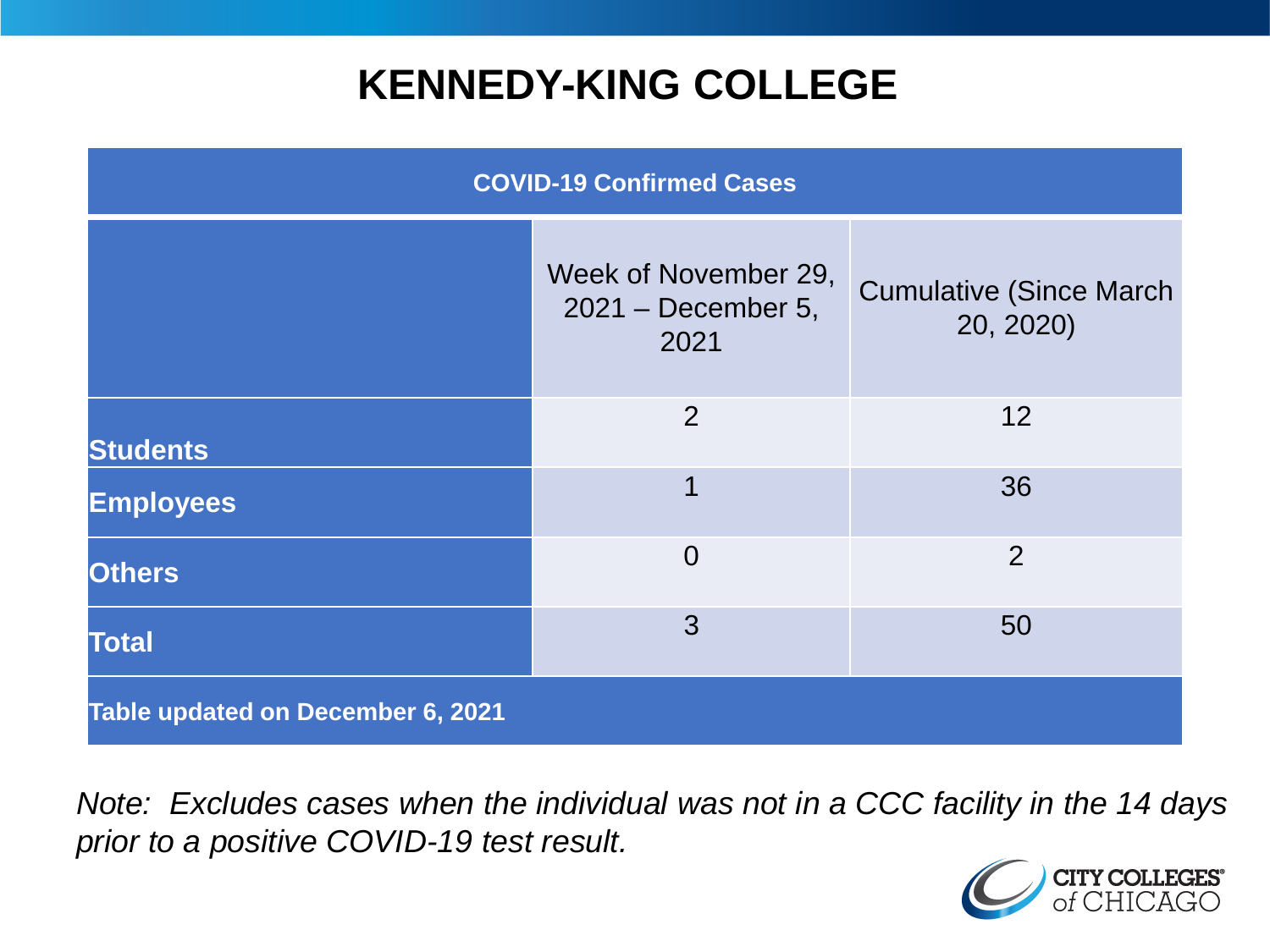# **MALCOLM X COLLEGE**

| <b>COVID-19 Confirmed Cases</b>   |                                                      |                                              |
|-----------------------------------|------------------------------------------------------|----------------------------------------------|
|                                   | Week of November 29,<br>$2021 - December 5,$<br>2021 | <b>Cumulative (Since March)</b><br>20, 2020) |
| <b>Students</b>                   | 5                                                    | 50                                           |
| <b>Employees</b>                  | $\Omega$                                             | 31                                           |
| <b>Others</b>                     | $\overline{0}$                                       | 3                                            |
| <b>Total</b>                      | 5                                                    | 84                                           |
| Table updated on December 6, 2021 |                                                      |                                              |

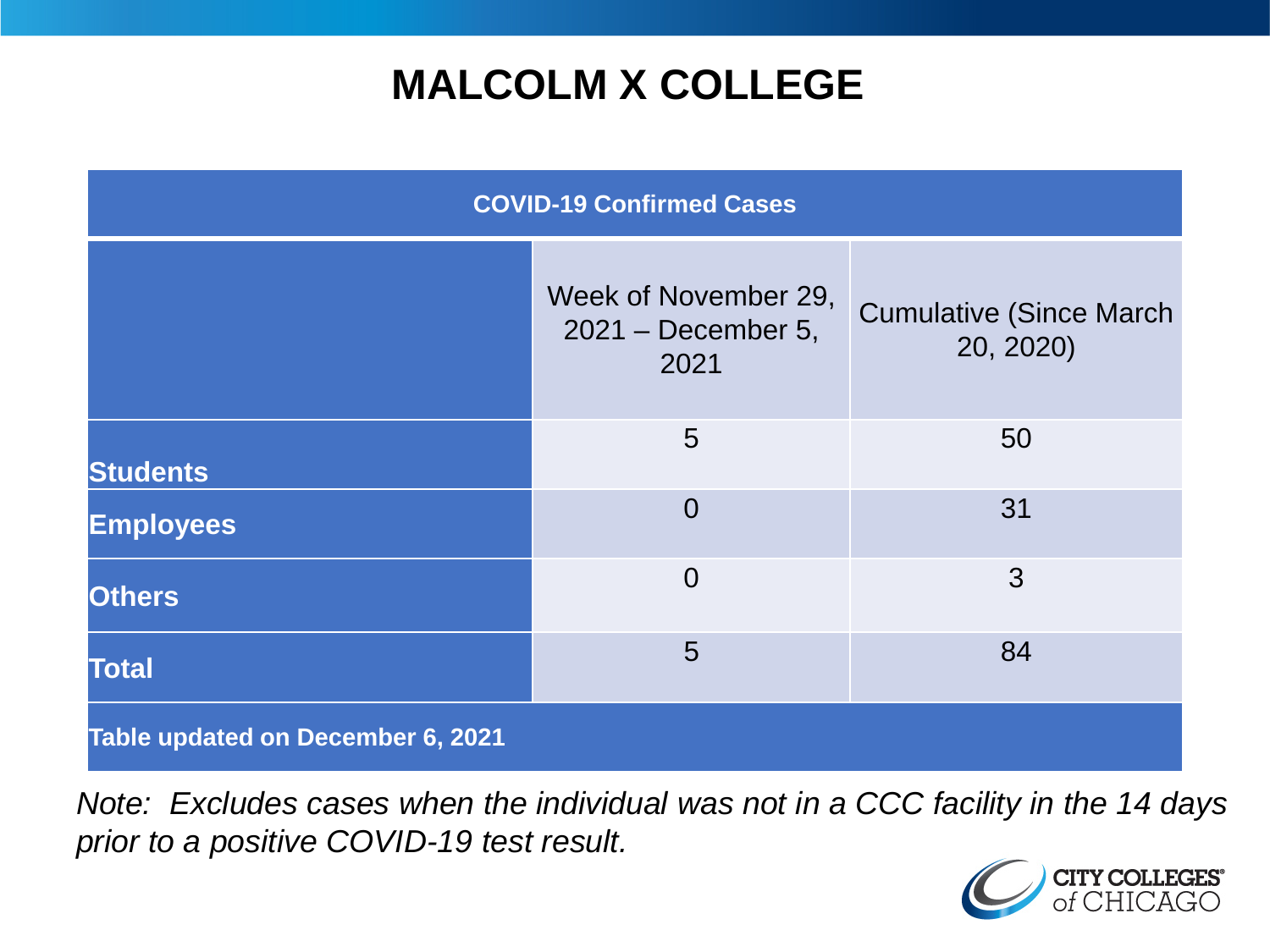# **OLIVE-HARVEY COLLEGE**

| <b>COVID-19 Confirmed Cases</b>   |                                                      |                                              |
|-----------------------------------|------------------------------------------------------|----------------------------------------------|
|                                   | Week of November 29,<br>$2021 - December 5,$<br>2021 | <b>Cumulative (Since March)</b><br>20, 2020) |
| <b>Students</b>                   | 1                                                    | 6                                            |
| <b>Employees</b>                  | 1                                                    | 23                                           |
| <b>Others</b>                     | 1                                                    | $\overline{4}$                               |
| <b>Total</b>                      | 3                                                    | 33                                           |
| Table updated on December 6, 2021 |                                                      |                                              |

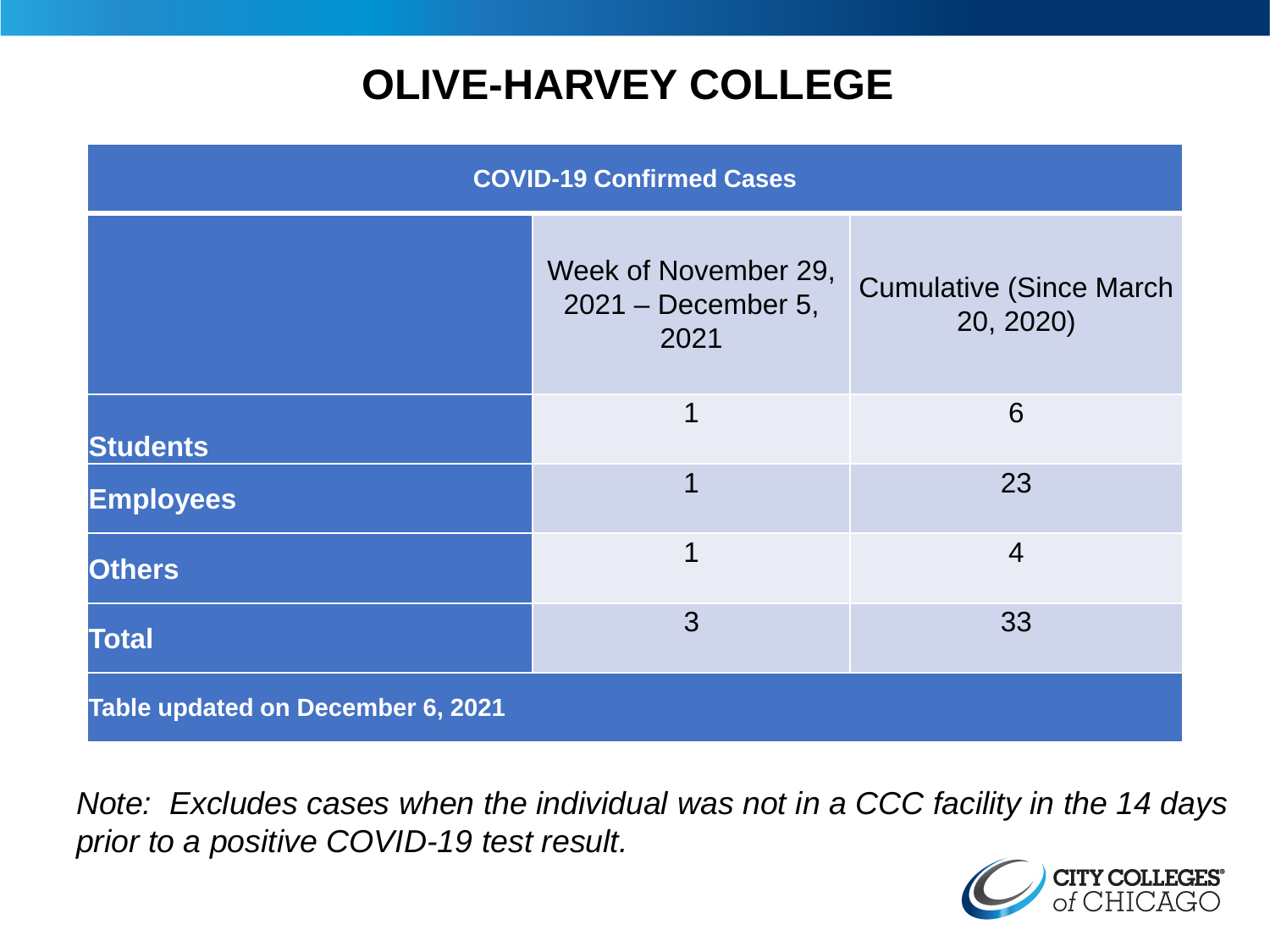## **TRUMAN COLLEGE**

| <b>COVID-19 Confirmed Cases</b>   |                                                      |                                              |
|-----------------------------------|------------------------------------------------------|----------------------------------------------|
|                                   | Week of November 29,<br>$2021 - December 5,$<br>2021 | <b>Cumulative (Since March)</b><br>20, 2020) |
| <b>Students</b>                   | $\overline{2}$                                       | 13                                           |
| <b>Employees</b>                  | $\overline{0}$                                       | 24                                           |
| <b>Others</b>                     | $\overline{0}$                                       | $\overline{0}$                               |
| <b>Total</b>                      | $\overline{2}$                                       | 37                                           |
| Table updated on December 6, 2021 |                                                      |                                              |

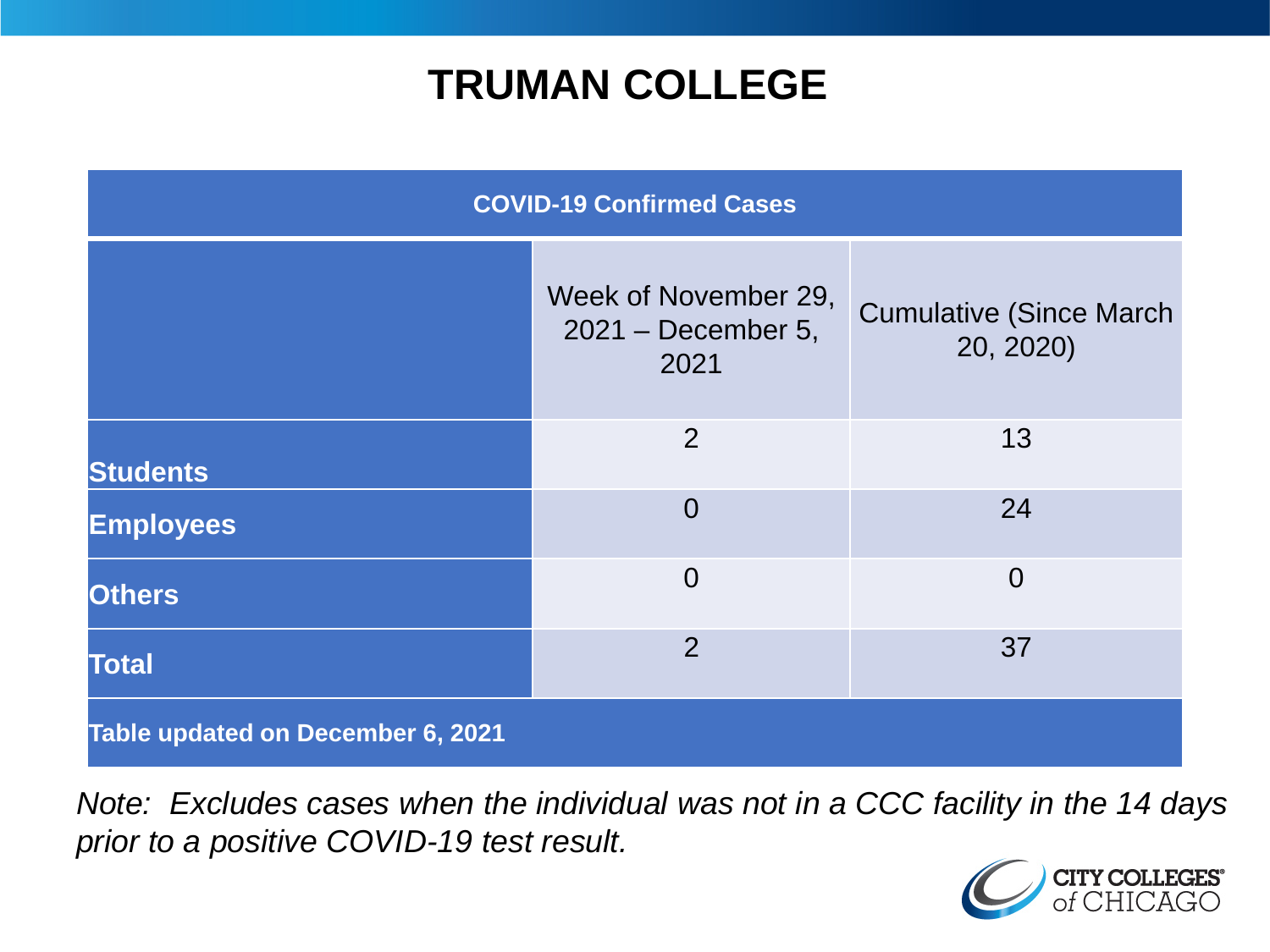# **WRIGHT COLLEGE**

| <b>COVID-19 Confirmed Cases</b>          |                                                    |                                              |
|------------------------------------------|----------------------------------------------------|----------------------------------------------|
|                                          | Week of November 29,<br>2021 - December 5,<br>2021 | <b>Cumulative (Since March)</b><br>20, 2020) |
| <b>Students</b>                          | $\overline{2}$                                     | 14                                           |
| <b>Employees</b>                         | 1                                                  | 24                                           |
| <b>Others</b>                            | $\overline{0}$                                     | 1                                            |
| <b>Total</b>                             | 3                                                  | 39                                           |
| <b>Table updated on December 6, 2021</b> |                                                    |                                              |